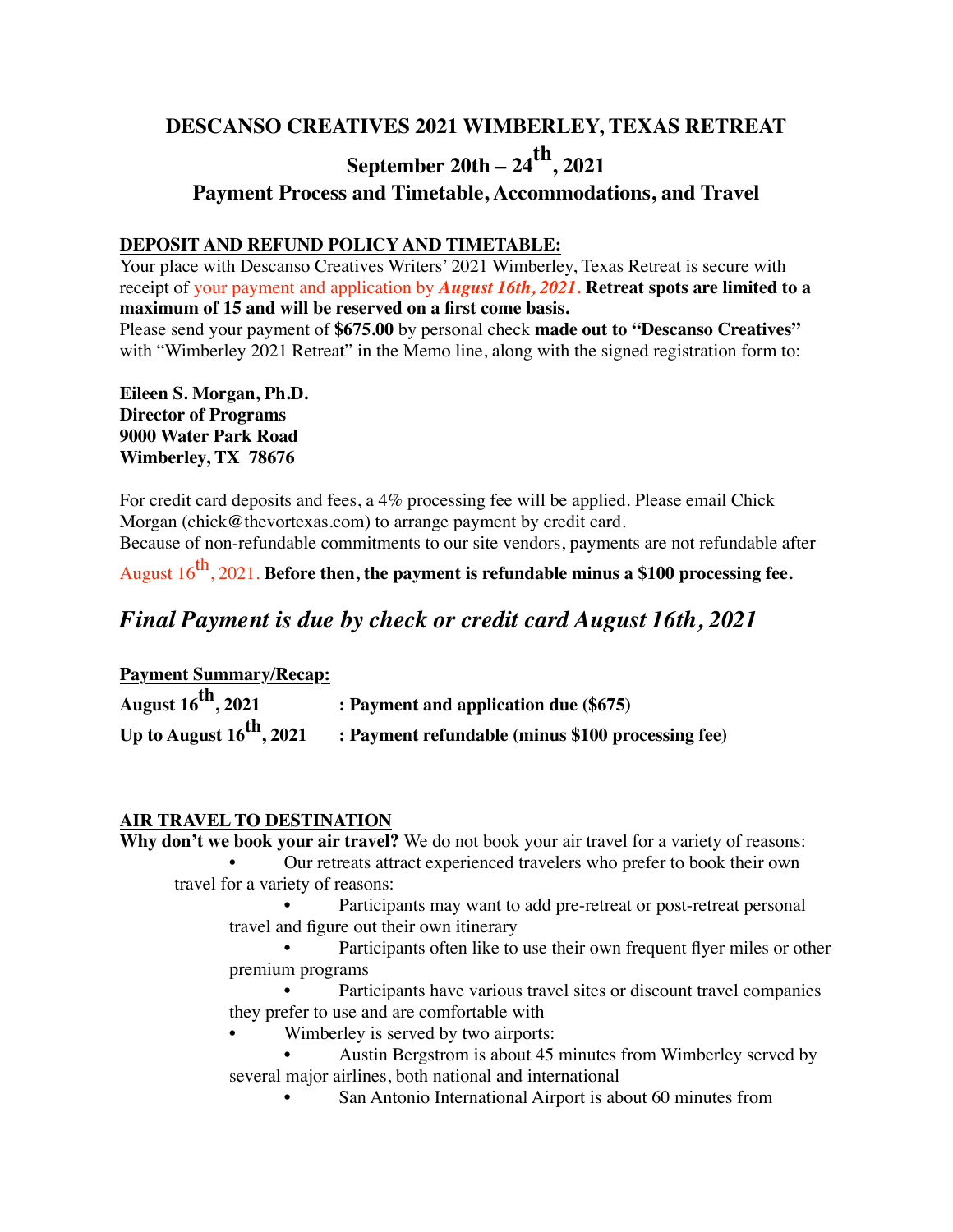Wimberley and also served by major airlines.

If arriving from out of town by air, consider renting a car as Wimberley is not served by the usual Uber and Lyft operators (although check with your provider about costs from the airports themselves.) There are some private airport transportation folks who can be booked in advance.

#### **ACCOMMODATONS**

If you are attending the retreat and need accommodations, the venue, Vintage Oaks Farm, has several charming cabins and a guest suite right on the beautiful grounds. You can literally wake up with the chickens in the Rooster House, (well not *with* the chickens but they are very close by!) enjoy a view from your own balcony in the guest suite in the main house, or enjoy the quiet and beautiful custom redwood ambience and small private deck of the Hunters Cabin. The Rooster House has two beds: a queen in the bedroom and a comfortable stylish murphy bed in the living room for those who would wish to share accommodations *\$189/night for 4 nights : \$756.00*

The Hunters Cabin has a queen bed. **BOOKED**

The Lookout Suite has a king bed and a private balcony *\$159/night for 4 nights : \$618.00*

These are available on a first come basis. Please let Chick Morgan know and I'll send you the pricing list, as we have reserved these rooms for your convenience.

Rooms are reserved for arrival on Monday, September 20th<sup>th</sup> and departure on Friday,

September  $24<sup>th</sup>$  and booked for four nights. If you wish to come earlier and/or stay longer, please let Chick Morgan know and I'll check on availability.

Payment for the Vintage Oaks Farm cabins and rooms will be required when payment is made for the Retreat.

If you would like a list of various types of accommodation in the Wimberley area, please let me know and I'll send it to you. We have lots of lovely inns, B&B's, and cabins, but they book up pretty quickly.

#### **TRIP FORMS, OBLIGATIONS, AND RISKS:**

Please understand that to keep costs down, and because it may be unobtainable in any event, Descanso Creatives has no protection coverage beyond the basic package included in the retreat price to protect itself, the retreat staff, or other participants, and that group members intentionally assume the many risks inherent in non-US travel. Therefore, *all participants are required to sign and return a Release and Waiver Agreement prior to the beginning of the retreat.* Any preexisting physical, mental, or emotional disability that may require attention or treatment must be reported when completing the Descanso application/registration form..

#### **PHYSICAL ACTIVITY**

On a scale of 1-5 with 5 being strenuously active, this retreat ranges from 1-3. Easy to moderate hiking/walking may be required for those who wish to participate walking around villages or vineyards.